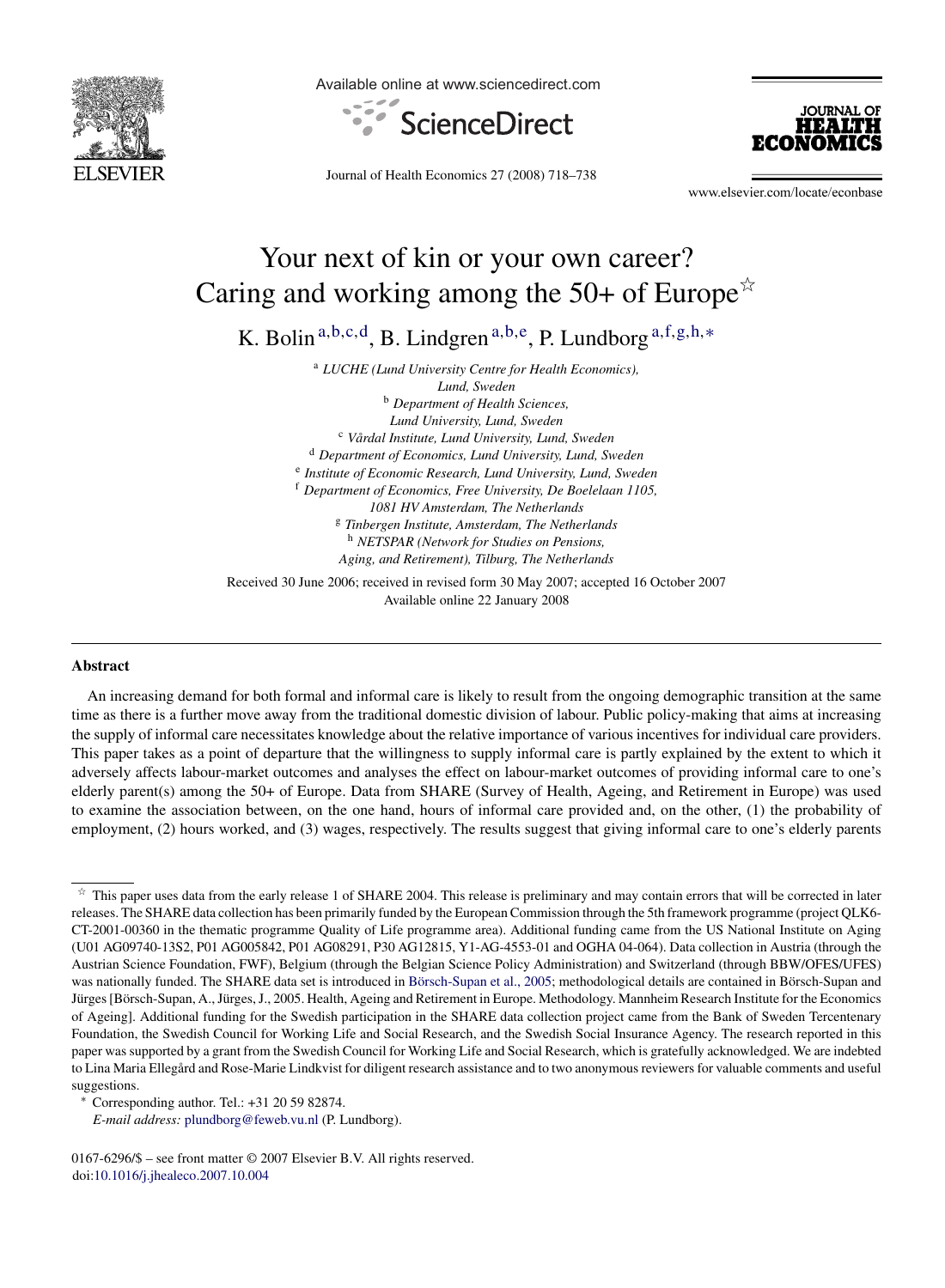is associated with significant costs in terms of foregone labour-market opportunities and that these adverse effects vary between countries.

© 2007 Elsevier B.V. All rights reserved.

*JEL classification:* I11; I12; J22

*Keywords:* Informal care; Labour-market outcomes; Endogeneity; Europe; SHARE

## **1. Introduction**

The simultaneous processes of a demographic transition, towards a higher share of elderly people in Europe, and the emancipation of women from being the sole providers of domestic labour mean that the demand for informal care will increase, while the supply will decrease. If public policy-makers are anxious to increase the supply of informal care, the importance of incentives for individual care providers must be carefully studied. This paper addresses the question of whether or not the supply of informal care conveys costs to the provider over and above the immediate loss of income and whether or not the institutional context is important in this respect.

The individual's incentives for supplying informal care are comprised of a large array of benefits and costs. Apart from the willingness to provide informal care out of altruism, there are certainly several additional benefit-components, such as the fulfillment of what is considered an obligation and improved relationships ([Bamford et al., 1998\).](#page--1-0) At the cost side of the equation there is the opportunity cost of time. In principle, allocating time to informal-care purposes encompasses both direct and indirect costs. Direct costs are costs, which arise when an hour is used for the provision of informal care instead of working in the labour market. Indirect costs are costs which are caused by disturbance of the process of human-capital accumulation—a student may suffer adverse effects from absence from school not only because he or she misses a day of schooling but also, and maybe more important, since there are accumulation effects over time of 1 day of missed schooling. Similarly, an employee may suffer not only 1 day's payment but also on-the-job-training, which will have accumulation effects over time. Further, the expectation held by an employer that, for instance, a specific employee will be more absent from work, or will be less devoted to his or her career, since he or she has supplied significant amounts of informal care at the expense of job devotion in the past, may reinforce the adverse effects on human-capital accumulation and, hence, wages. These adverse effects may be different depending on the specific institutional setting of a country. Thus, the various institutional settings among the European countries may induce different patterns.

Despite their (potentially) important policy implications, relatively few studies outside the US have analysed the relationship between informal-care provision and labour-market outcomes and how these influences depend on the institutional setting. For US conditions, [Wolf and Soldo \(1994\)](#page--1-0) found no effect of giving informal care on employment or hours worked among married women, but most prior US studies have identified large opportunity costs of informal care in the form of reduced occupational attainment ([Muurinen, 1986; Stone and Farley-Short, 1990; Boaz and Muller,](#page--1-0) [1992; Ettner, 1996; Pavalko and Artis, 1997; Johnson and Lo Sasso, 2000; Kolodinsky and Shirey, 2000; Pavalko and](#page--1-0) [Henderson, 2006\).](#page--1-0) Outside the US, a few studies for British conditions exist [\(Arber and Ginn, 1995; Carmichael and](#page--1-0) [Charles, 1998, 2003a,b; Heitmueller, 2004; Heitmueller and Inglis, 2007\).](#page--1-0) In the latter studies, a negative effect of informal-care provision was obtained, although the magnitude of the effect varied.

In this study, we focus on the effects of informal-care-giving on labour-market outcomes and on differences in the effects among European regions. Until recently, such analyses have been hindered by a lack of comparable data. With the recent development of the SHARE (Survey of Health, Ageing, and Retirement in Europe) database, however, new, cross-national research possibilities within a European context appear. In our analyses, we take advantage of the cross-national character of SHARE and examine differences in the effects of care-giving on labour-market outcomes according to a north–south gradient. Focusing on the north–south gradient is motivated by the fact that there exist considerable cultural and institutional differences between northern and southern European countries that may be of importance when studying informal care and labour-market outcomes. Southern European countries are commonly referred to as "strong family-ties countries", and are often contrasted with the "weak family-ties countries" of Northern Europe [\(Reher, 1998\).](#page--1-0) The strength of the ties is usually discussed in terms of cultural patterns of family loyalties, allegiances, and authority, but also concerns demographic patterns of intra-generational co-residence and patterns of